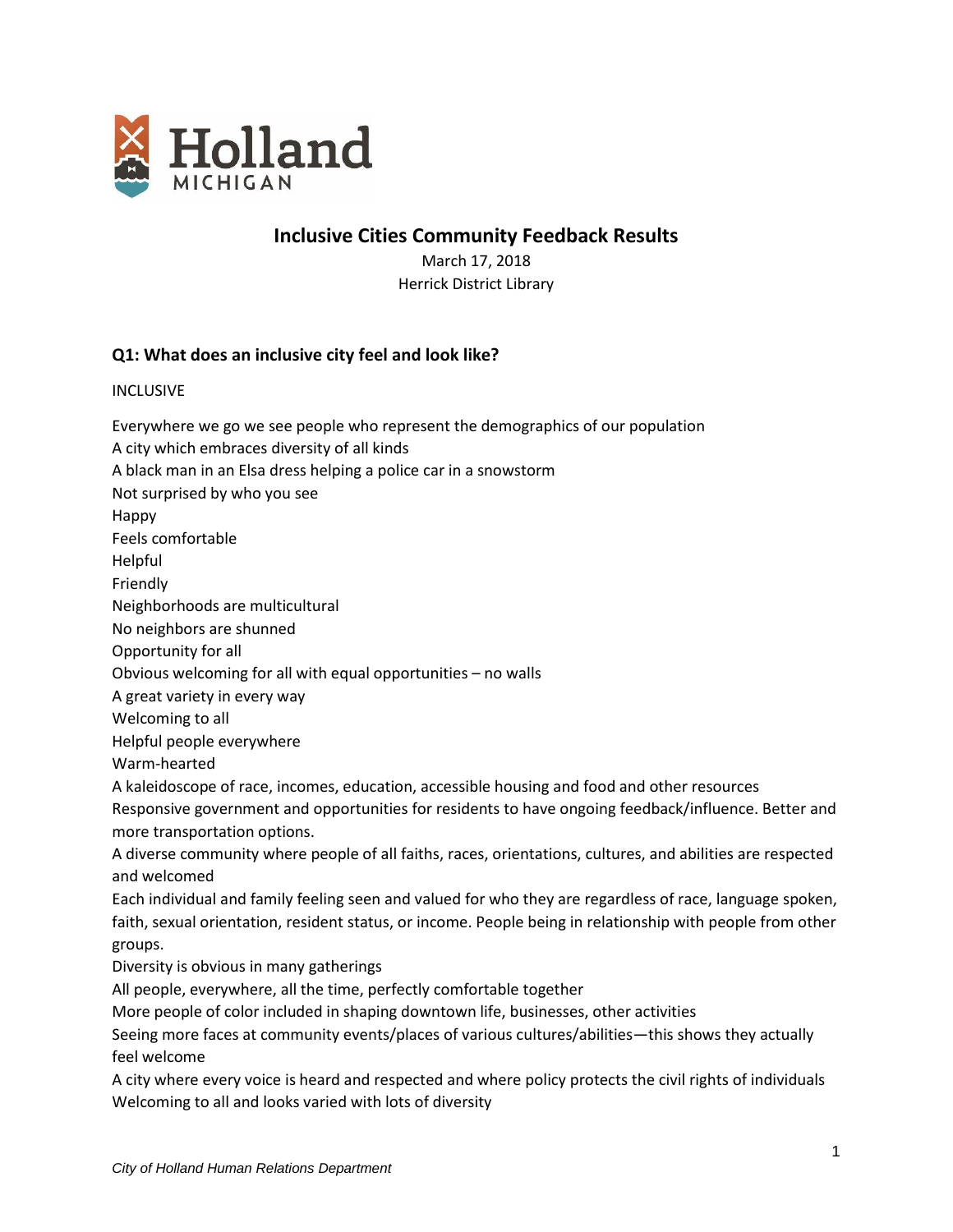A place for all, including race, gender, disability, religions, and the list goes on When its people are informed and willing to learn more about differences A kaleidoscope of race, incomes, education, accessible housing, food, and other resources. Responsive government and opportunities for residents to have ongoing feedback/influence. Better/more transportation opportunities A city where individuals are known-seen-loved-helped and their value is recognized More accepting community events, helping others with more resources to those in need affordable housing A diverse community where people of all faiths, races, orientations, cultures, and abilities are respected and welcomed Each individual and family feeling seen and valuable for who they are regardless of race, language spoken, faith, sexual orientation, resident status, or income. People being in relations with people from other groups. Safe place to be yourself No assumption of others' religion or orientation, many colors, life-styles, and beliefs Everyone who lives here feels at home—their place where they feel valued, no prejudgment by

appearance of others

Everyone who lives here feels like this is their place where they feel valued

Diversity is obvious in many gatherings; affordable housing is available

A city that is welcoming to all where no one has to worry about losing their job or finding a place to rent All people, everywhere, all the time, perfectly comfortable together

#### COMMUNICATIONS

Conversations start with questions, not assumptions All perspectives are recognized, heard, and valued Dialogue between people of difference worldviews/perspectives Hard conversations the norm Languages spoken all over Agree to disagree

VALUES

Value what others have to offer A city where differences are valued Compassion Peaceful Unconditional love Peace-loving Welcoming Understanding Un-siloed Warm and receptive Connected to one another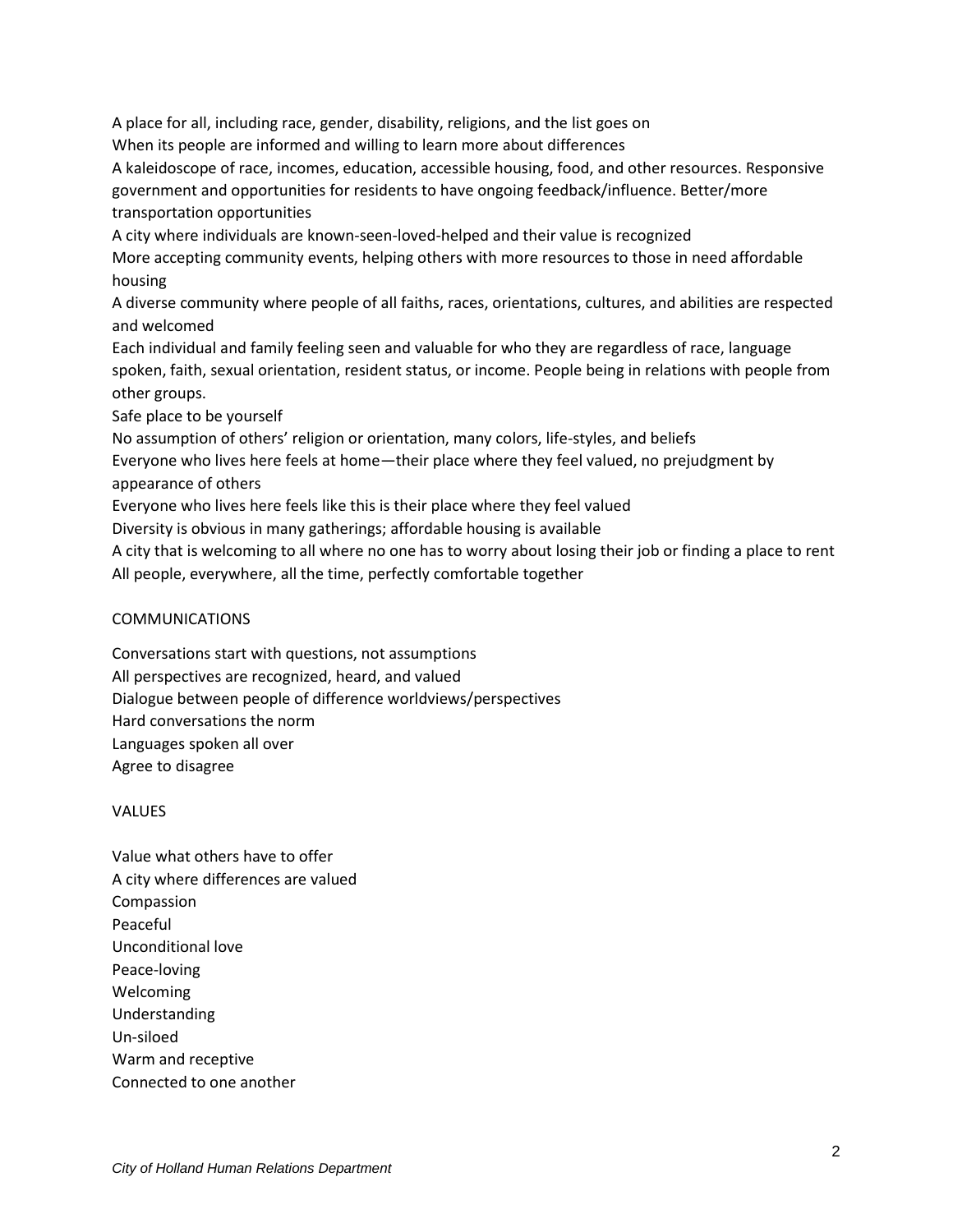A city where individuals are known-seen-loved-helped and their value is recognized.

#### ACCEPTANCE

Everyone who lives here feels at home – this is their place where they feel valued Acceptance for all (2) People are not pre-judged All identities are equal Not holding grudges Not being judgmental Non-accusing Non-rejecting A city which welcomes members of the LGBTQ community Genuine acceptance No one needs to hide who they are No shame All voices honored/many stories known Respected (3) Free of knee-jerk labels based on religion, race, gender, income Non-assuming Still get along in unity Comfort (a sense of belonging) in ALL spaces Forgiving Empathetic Inviting People don't feel invisible Supportive No one forgotten Valued Honored as a child of God No assumption of others' religion and orientation, many colors, lifestyles, and beliefs Everyone who lives here feels at home (confirmed) – their place where they feel valued. No prejudgment by appearance of others. Everyone who lives here feels like this is their place where they feel valued. SAFETY We trust our neighbors Availability of a safe living environment

No one fears the police if they've done nothing wrong

Safe to be outside at night

Behaving respectfully and lawfully

Acting lawfully

No fear of chance of getting fired or denied housing because of who you are

No fear of losing one's job due to their orientation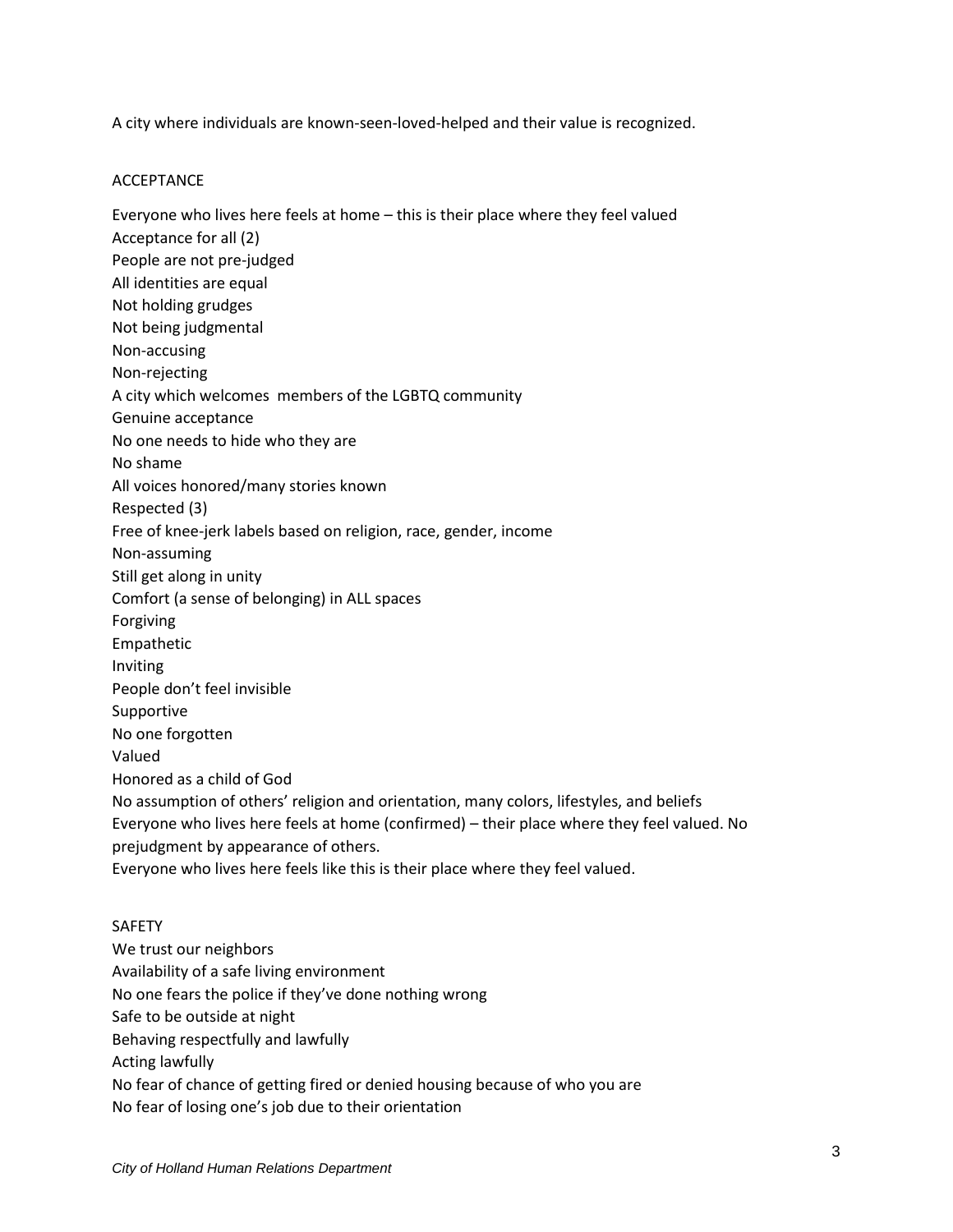No fear of discrimination Free of fear Freedom with responsibility Safe place to be yourself A city that is welcoming to all where no one has to worry about losing their job or finding a place to rent.

## ACTIONS and CONTRIBUTIONS

Gatherings to attract diverse crowds Having more events or activities for the community to do More people coming together with resources helping one another out Neighbors checking on neighbors Caring for one-another's basic needs Neighbors talk among themselves, not just wave or say hi Learning from one another Sharing with one another Walkers, bikers, scooters, drivers City where churches are active in fighting poverty and racism Intentionally caring More accepting, community events, helping others with more resources to those in need; affordable housing.

## ACCESSIBLE

Accessible buildings

Access in big and small ways (single parents w/o childcare can't come to Inclusive City meeting) Easy to get around (bus, car, bike, or walk)

All people can get where they need to be - transportation accessibility

Walkable, food-accessible (healthful and affordable foods available to those who don't drive or are homebound

Accessible

Affordable housing is available

## LEADERSHIP

Power is distributed amongst people who visually represent our demographics Equal representation People of different heritage/life experience in positions of influence (gov't, business) Variety of voices heard and valued before decisions are made Neighborhoods with mixed housing. Calling out (by those in power) the "injustices" occurring Repentant and honest about past/current harm perpetrated by those in power More people of color in positions of power Inclusion as a priority in community initiatives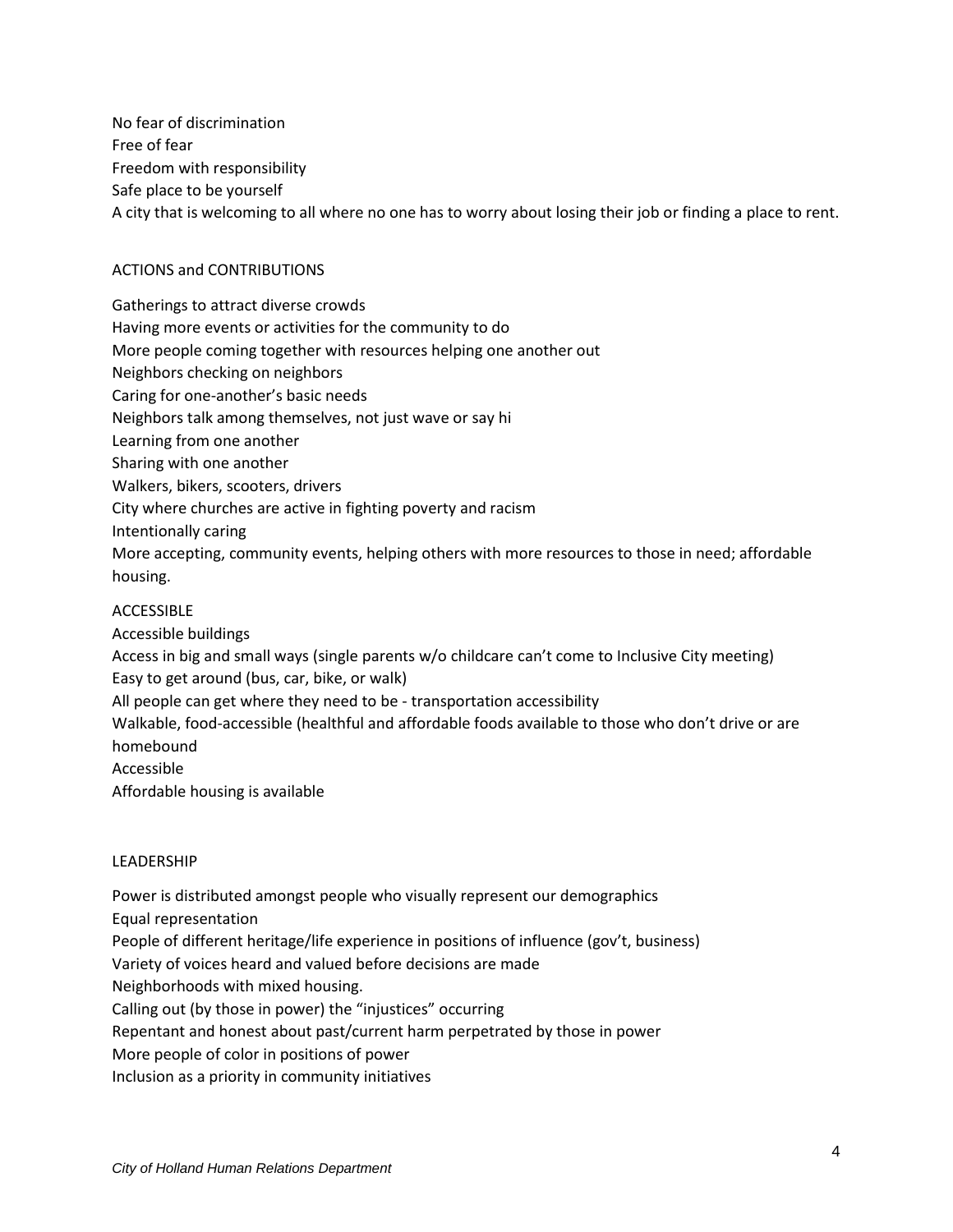CULTURAL VALUES Cultural equality

#### ECONOMIC

Not welcoming just for the well to do People of all races, all income levels mingling Diverse cultural business Downtown representative of community Everyone feels welcome in stores, churches, schools, businesses We need businesses that don't serve alcohol

#### BRAND

Foregoing "Michigan nice" for authenticity Visual representations of the variety of "Hollanders" More than one way to belong/be a true Holland-er

#### ACCEPTANCE and ROLE of RELIGION

Sunday mornings are no longer the most segregated time of the week No assumptions about others' religious beliefs A city where all faith communities can interact together in a loving manner Different faiths or worship styles valuing contributions and individuals w/in others

## **Q. What can we do to achieve a more inclusive community?**

#### GOVERNMENT

Deciding that leadership teams w/o representation of actual community deemed inadequate More funding for supportive services (like mental health) Make sure the laws promote exclusiveness Pass a nondiscrimination ordinance Anti-discrimination laws now! Become a sanctuary city City to pass an anti-discrimination policy Pass anti-discrimination laws for LGBTQ folks Change taxation Train police not to pull over a 12 year old black kid on a bike who had soy sauce. Stores and businesses in mainstream areas like 8<sup>th</sup> street are owned by and/or employ minorities Be ready to listen and learn about the lives of others before planning. Stop talking and move forward to put our ideas into action City, churches recognize and repent and work to fix harm and wronging Enough talk, start putting our ideas into action Recognize and acknowledge the truth that everyone does not feel welcome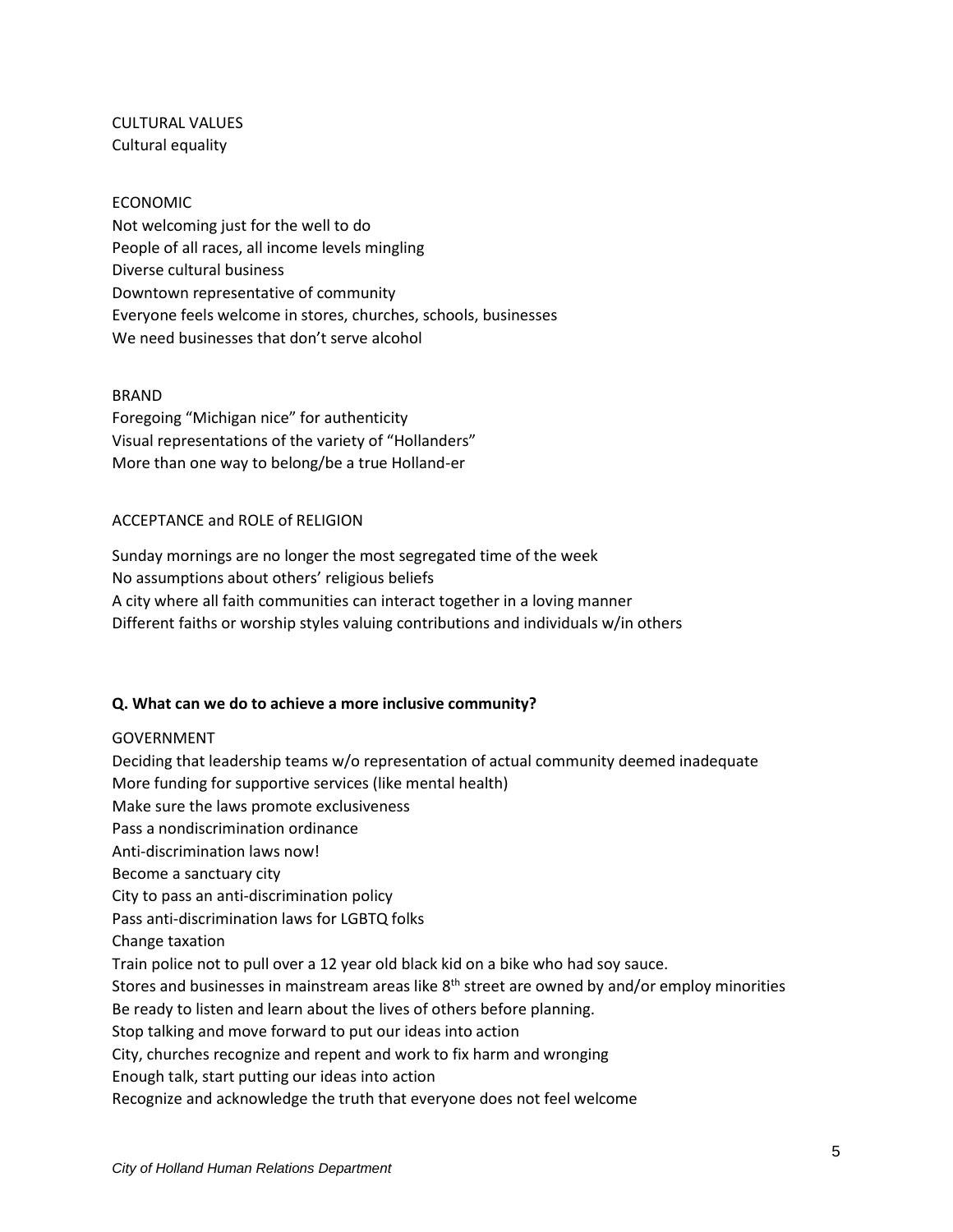Identify and train individuals with diverse stories to travel pathways into city leadership Pass a non-discrimination clause which includes the LGBTQ community.

First, I think it will go a long way for City Hall, churches, Chamber of Commerce to admit specific wrongs & hurt in community. Publicly repent and commit to work to change. Start with vulnerability and honesty and then move forward.

Police training sensitivity re: race.

Sanctuary city with outreach programs

Pass anti-discrimination law to protect LGBTQ folks

Find ways for people in power to spend time in marginalized community with people. Potlucks, etc.

Accessible and affordable supported by tax \$.

Promote investment in affordable housing

Pass non-discrimination laws

For City Council to pass an anti-discrimination ordinance and for it to be enforced. Everyone needs to be treated equally.

We need culturally diverse businesses downtown

During the Ian Lockwood series he spoke about lower curbs/specialized pavers to help visually impaired Fostering empathy; providing education opportunities; promoting events w/focus on inclusion Suggest ideas for collaboration among Holland and surrounding townships; MACC community enhancement program

## PROCESS

Plan ahead Brainstorm Invite Be truthfully friendly Don't think that I or we are better than anyone else Don't stare Be open to everyone Include a diverse group of people to plan it = outside the box, no walls (housing, jobs)

## COMMUNICATION

Official material/websites in more languages

Utilize word of mouth and relational invitations instead of posted announcements & email Have an email team newsletter where anyone can contribute

City, school, county, state, and federal info in multiple languages; translation services available to bridge gaps

Promote orgs/programs creating inclusive spaces: Lighthouse Immigration, LAUP, Circles, LEDA Speak out regarding the challenges some people face

A new "We are Holland" campaign with many faces, languages, stories around town Knowing a story precedes valuing a story.

Be increasingly more welcoming and publicly focus on outreach (ads, billboards, social media) Continued awareness of "who" makes up our community and information to help people increase understanding.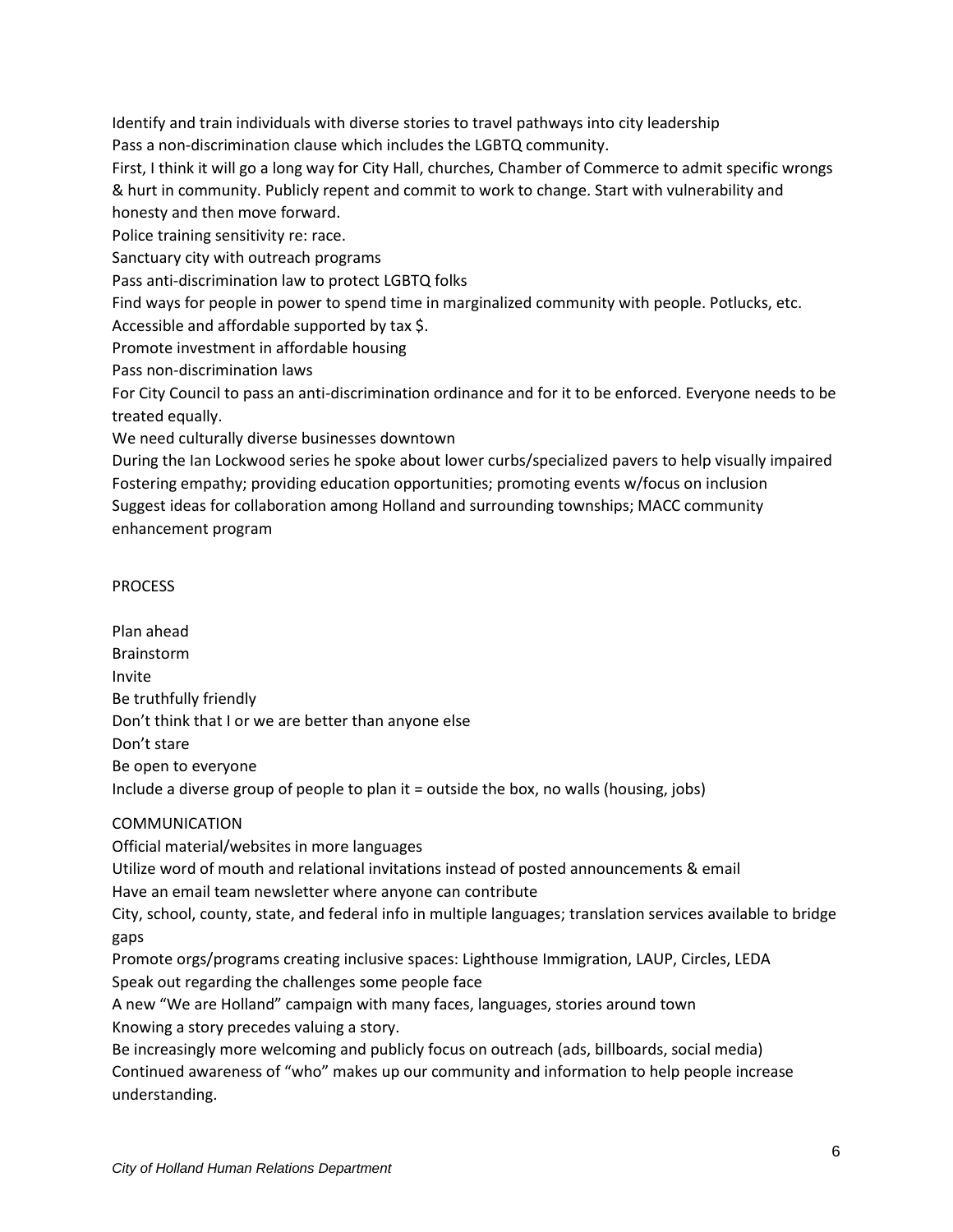#### POLICY

Eliminate housing discrimination Relax zoning ordinances that limit density Embrace children at meetings and events Accessible transportation Work on more comprehensive bussing Encourage landlords to be open to renting to everyone Incentivize investment in affordable housing More spaces where you don't have to pay to exist (library, central Wesleyan play land Create more spaces that allow relation across barriers & divides

HOW WE LEARN Educate People choosing to engage in learning opportunities about people unlike themselves Reduced-fee or "free" days at Arts Council, museums, free or reduce school evening events Educate people that they are welcome in local churches Share with one another Collaborate **Education** Look at every element with measures to indicate diverse aspects Training in dialogue and empathy skills and opportunities to actively practice these skills in groups Identify and train individuals with diverse stories to travel pathways into city leadership

#### PUBLIC INTERACTION

Regular and affordable inclusion events (mixers) aimed at building social bridges Do fun things together Neighborhood events, city events (national night out) is good, and sat am yoga. We need more events like that, maybe? Fellowship with one another Have church people reach out to schools, i.e., Kids Hope Provide ideas for community enhancement program – goal is to promote collaboration among townships, cities, etc. A special time to celebrate the many blessings immigrants bring to our community Engage in a mutual task beneficial to the community Plan a social gathering Go out of your way to be friendly Be concerned for one another organize get-togethers Go the extra mile Keep in remembrance via thoughtful and kind deeds Consider opening your home with warm hospitality Help meet needs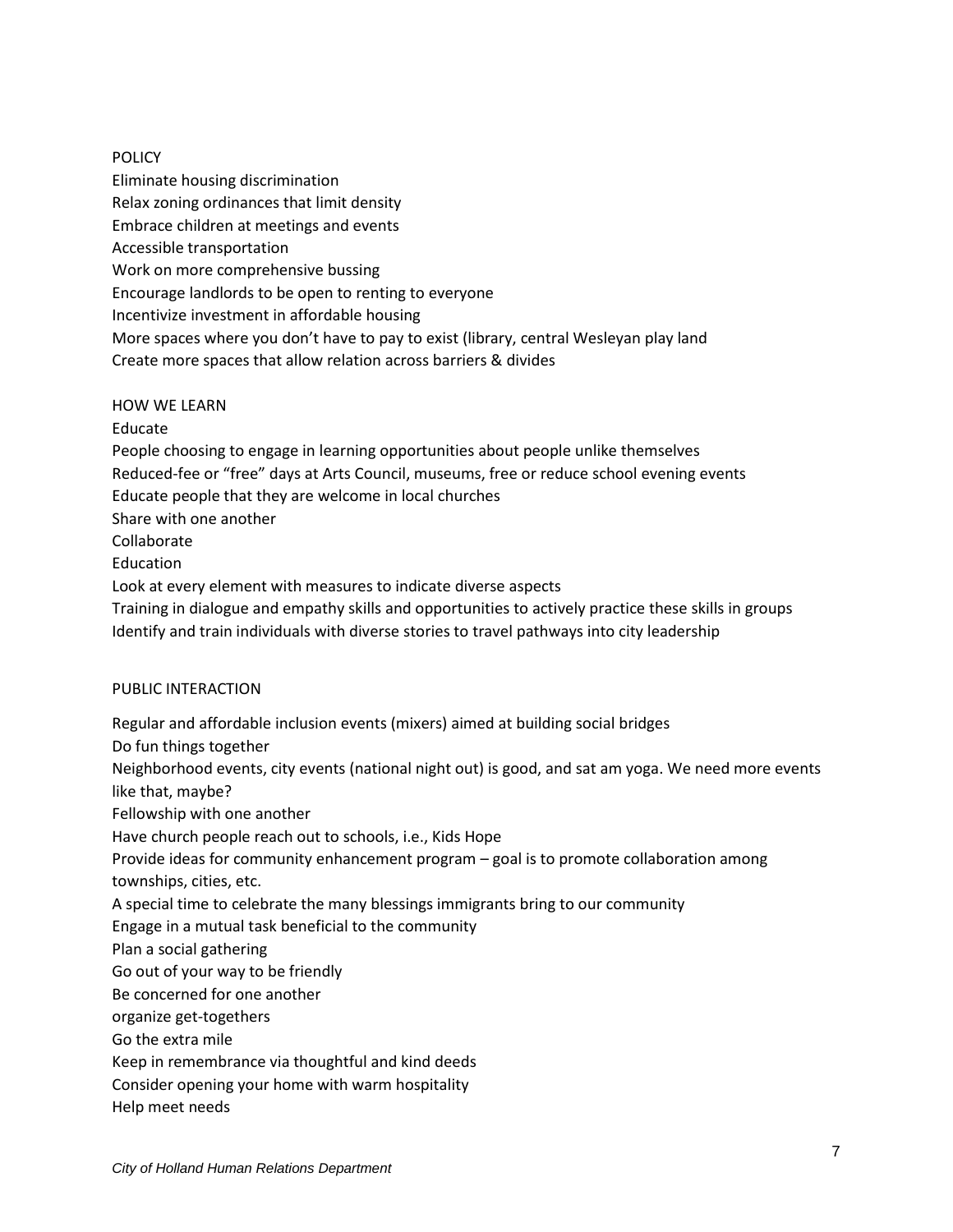Have church people reach out to the needy: food pantries, rent Social business that don't serve alcohol Possibly more vending events with other organizations with what they might have to offer Multicultural and multiracial events Plan interfaith activities/events for the whole community Celebrate many cultures Churches move beyond charity to valuing neighbors and moving forward together People rise up who are willing to go out of their comfort zone to really know their neighbors, value them and show they care. Look for ways to build trust between those in power and marginalized groups, make ways to spend time together. It starts with me. People need to rise up. Include more diverse groups to achieve the goal Relax preconceived idea about the other – learn Support those different than "us" We move from Dutch bingo (how do you connect to me) to a genuine interest in knowing who you are (apart from me, but valued by me) Be OK being a little uncomfortable Be welcoming to all Come to terms with our own complicity to being a barrier to change Having more vending events with other organizations Interfaith and multi-cultural education events. Enhancement Program Collaboration of multiple community groups (groups that probably don't interact at all, normally) Include, value, elevate voices of people of color to other marginalized populations More cultural events like multicultural festival

Interfaith and multicultural education events.

## **Q.3 What other words might better describe "inclusive"?**

Welcoming (6)/Welcoming in every sense of the word Diverse (3)/Totally diverse Accepted/Acceptable/Accepting (2) Caring (2) Tolerant (2) Embracing (2) Holistic (2) Equitable (2) Respect/Respectful (2) Justice/A just city/Just Value added/Value acknowledging Inclusive/I think inclusive is the word which should be used. Friendly/Beyond friendly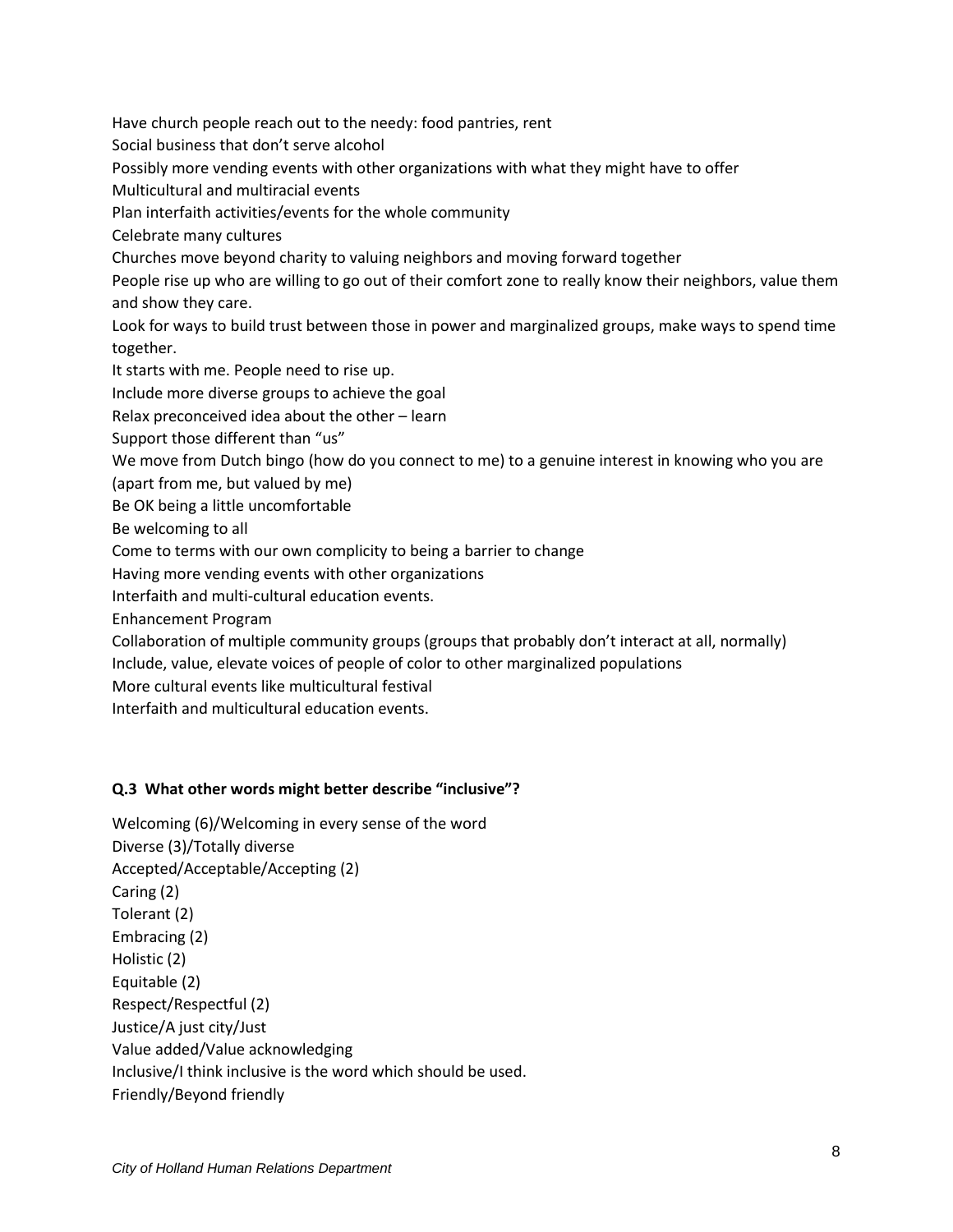Listening Where differences are valued Multicultural A community that feels like home Harmonious Without exception Blanketing Sweeping All -encompassing Enfolding All possibilities available for everyone Equal access Coming together Being involved Included All together United Full Big Authentic Committed Not exclusive Exclusive Non -judgmental Open minded Transparent Equal access and invitation Accommodating Uplifting for all **Opportunity** Livable Growth -able Accessible Helpful Celebrating Honoring Understanding Harmonious A city of seen -known -loved people Integrative Hospitable Magnanimous Dignified Interdependence (not my original phrase) Interconnected Community